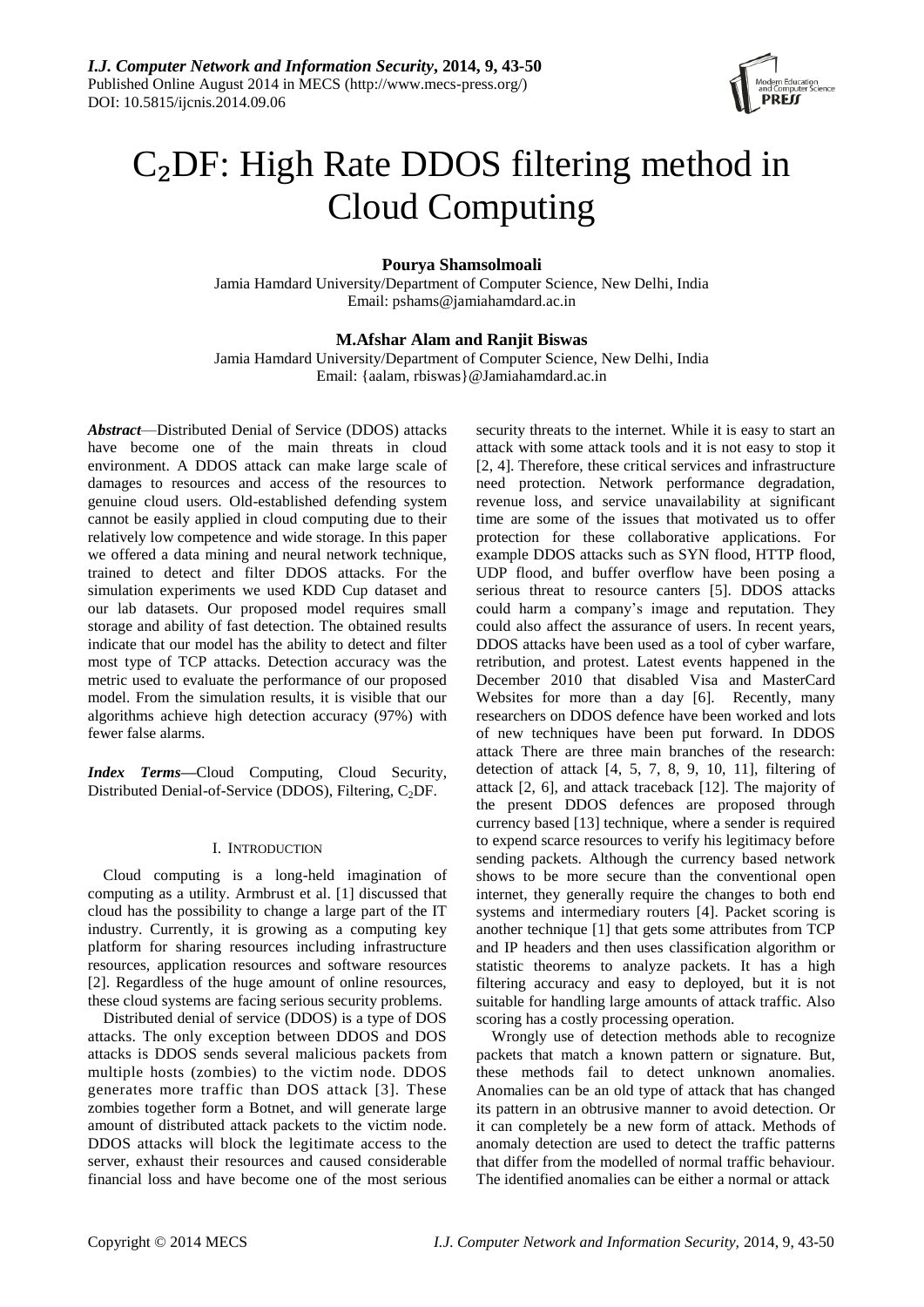traffic. Though, normal traffic modelling is not an easy task in today internet that growing continuously. In recent times, mechanisms such as stateful firewall and intrusion detection or prevention systems (IDS, IPS) are used for the detection and prevention of DDOS attacks. But these methods are vulnerable to DDOS attack as the state tables in firewall were overwhelmed by moderate size DDOS attack [10]. A DDOS defence mechanism should be able to differentiate attack packets from legitimate ones with high accuracy, Minimum resource consumption and low false negative and positive rate. We are specially focused on detection and mitigation of DDOS attacks in the cloud computing which is purely on the service oriented architecture (SOA) system .In this paper, we propose a based DDOS mitigation system called the "Cloud Confidence DDOS Filtering  $(C<sub>2</sub>DF)$ ". This system generates value distributions of some attributes in the TCP and IP headers such as source IP address, packet length, sequence number, and Time to live (TTL) then uses a decision tree algorithm for detection of the DDOS packets.  $C_2$ DF has a very high filtering accuracy, easy to deploy and requires very small storage. The rest of this paper is organized as follows: section 2 introduces some related work done in security of cloud computing and the DDOS attacks that threaten this security. Section 3 gives a scenario of Cloud Confidence DDOS Filtering method. Section 4 experiments and evaluations of our proposed model. Finally section 5 covers conclusions of our work.

#### II. RELATED WORK

#### *A. Cloud Computing Attacks*

Specht and Lee  $[14]$  argue that "DDOS attack is generally classified into bandwidth depletion and resource depletion attack". In bandwidth depletion attack, attackers flood the target with huge packet traffic that avoids the legitimate traffic and intensify the attack by sending messages to broadcast IP address. In resources depletion attack, attackers try to tie up the significant resources (processor and memory) then trying to unable the victim to process the services. Kumar and Selvakumar [15] have done research on DDOS attacks and existing attack tools. They show that the DDOS attack has the subsequent characteristics:

- Through port 80 HTTP requests are flooded.
- Flags in the UDP and TCP protocols are manipulated.
- Routing table in a host or gateway is changed.
- Source and Destination IP address and packet port number are randomly created.
- Length of packet, sequence number and window size are fixed all through the attack.

Dou et al. [2] proposed a method for filtering a DDOS attack called as CBF. This system calculates the score of a particular packet in the attack time and decides whether to discard it or not. Kumar and Selvakumar [5, 10, 16] recently have done a researches on DDOS attack detection. They evaluate the performance of a comprehensive set of machine learning algorithms for choosing the base classifier. They note that single classifier creates error on different training samples. So, by generating an ensemble of classifiers and combination of their outputs, the total error can be much reduced and the detection accuracy can be significantly improved. Varalakshmi and Selvi [11] proposed a five level DDOS defense mechanism by using an information divergence method that detects the attacker and rejects the packets in a fixed amount of time in an organized way. Du and Nakao [4] proposed architecture to mitigate a DDOS attacks by introducing a credit-based accounting mechanism, where a machine can send packets based on its credit points earned by its legitimate communication behaviours in its place of using resources in advance. Mirkovic and Reiher [17] introduce a system that discards packets based on the arrival of packets from an attacker machine Rather than DDOS detection. This helped in mitigating DDOS attack's effects. Varalakshmi et al. [18] discusses the efficiency of DDOS attacks on statistical based filtering in a common context where attackers are smart. It considers different cases such as the dynamic and static property of the attacker and the mitigating. Kim and Reddy [19] proposed a traffic detector, which can be worked in real time by monitoring the packet headers. In the proposed system a wavelet filter was used along with weighted correlation to identify DDOS attacks. Chonka et al. [12] note that HTTP Denial of service and XML Denial of service attacks are the most serious threats to cloud computing. They also offer a scheme called as Cloud Trace Back (CTB) to locate the source of these attacks. In [2, 4] the authors improved the accuracy, detection result and reduced the amount of False positive. Modi et al. [20] have done a comprehensive overview on intrusion detection system (IDS) and Intrusion prevention system (IPS) in cloud. Li and Li [15] based on normal traffic analysis introduced an adaptive system, which is used for defending against DDOS attacks. This system could be able to infiltrate the packets that are entering the network and adaptively change its configurations according to the attack severity and network conditions. Lu et al. [22] proposed a novel framework to robustly detect DDOS attacks and recognize attack packets. The key idea of their framework is to make use of spatial and temporal correlation of DDOS attack traffic. They developed a perimeter based anti DDOS system, in which traffic is analyzed only at the edge routers of ISP network.

## *B. DDOS attacks*

DDOS attacks make use of zombies, which send requests to a target system as orders of the attacker. Mostly DOS attacks involve spoofing of the attackers' IP addresses as the victims' IP addresses, making it complex to recognize the attackers. Kim et al. [23] have done systematic review on the dark side of the internet. The authors summarized the major form of DOS attacks as mentioned bellow.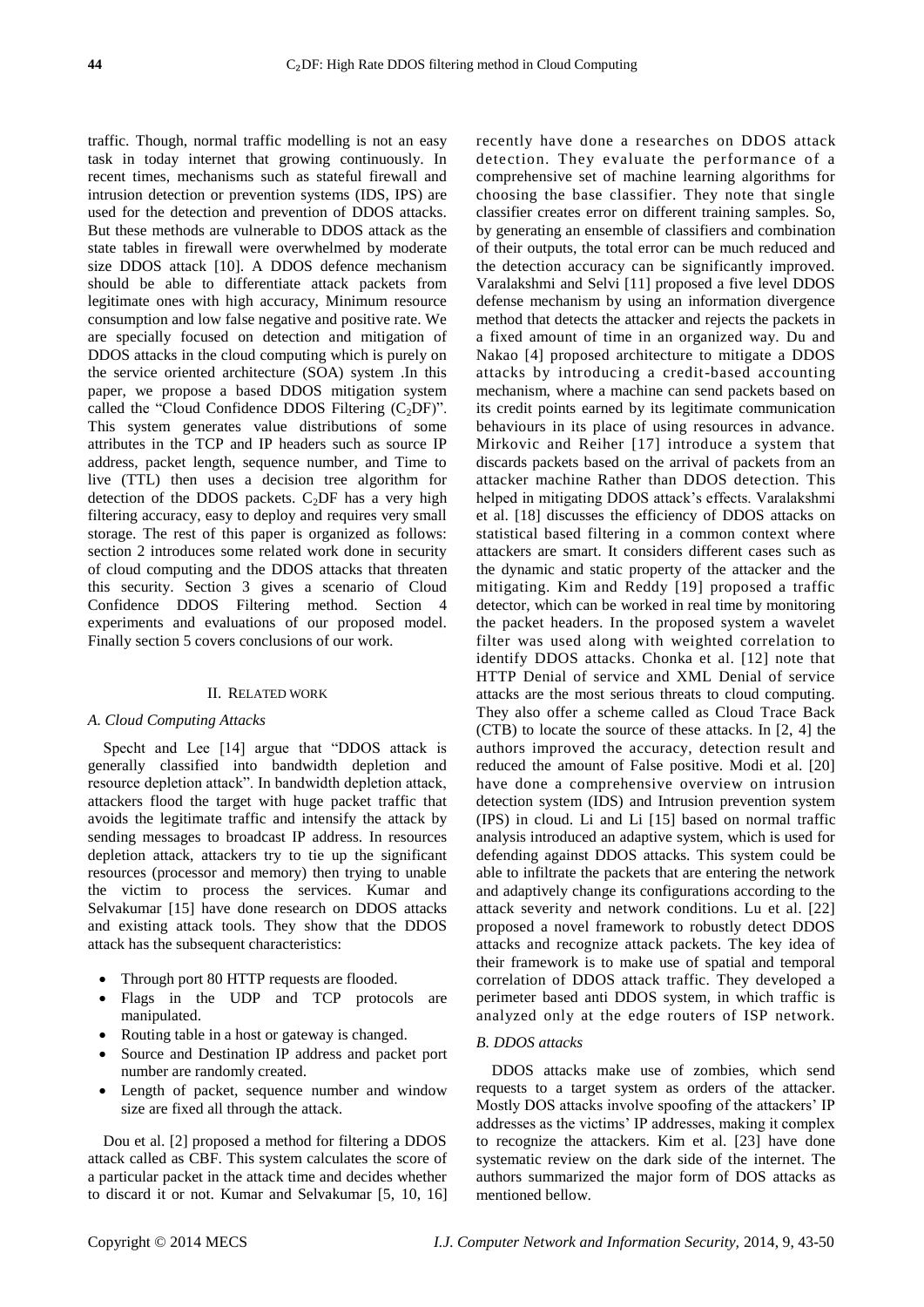- **Ping flood**. A ping flood is the most basic form of DOS. The attacker simply sends a huge number of ping packets to the target. If the target sends replies, the effect is amplified.
- **Smurf attack**. Similar to the ping flood attack, a smurf attack uses ping packets. The attacker sends ping packets, with the spoofed source IP address to be the victim's IP address, in the direction of computers that keep a broadcast address. All computers in the broadcast address that get the ping packet send responds to the victims' IP address. A packet that sent to the broadcast address is amplified by the number of computers that send reply packets.
- **TCP SYN flood**. TCP SYN flood is a form of attack where the attacker sends a huge number of SYN packets (connection requests) to the target, and fills up the connection queues on the target, so that the target cannot launch connections for legitimate TCP clients. A TCP connection is established using a three-way handshake between a client and a server. In TCP SYN flood the attacker behave as a client. Generate a huge number of SYN packets and not send ACK packets to the server, causing the server to consume all available TCP connection queues.
- **UDP flood**. In a UDP flood attack, the attacker sends a large number of UDP packets to random ports on the target. As the UDP does not have a congestion control system, the attacker can potentially send a very large number of packets. This attack is generally used with IP address spoofing, so that the attacker can stay away from detection.
- **Application-level attack**. The kinds of attack argued thus far all exploit network protocols or services. DOS attacks can also be accepted at the application level. For example, the attacker can command zombies to send HTTP requests to a web server to download a large file or execute expensive database operations. This will consume CPU and network resources at the server, limiting its availability to other legitimate clients.
- **DNS amplification attack**. DNS amplification attack uses DNS queries. The size of the reply to a DNS query can be much larger than the DNS query. The attacker creates a reliable domain name server, "chance.com", and registers a garbage text of large size, for example 5000 bytes, as the text Resource Record (RR) of chance .com. Next, the attacker commands zombies to send queries to their domain

name servers for the text RR of chance.com, with the zombies' IP address which is spoofed to be the victim's IP address. When the domain name servers that receive queries allow recursion, they recursively query the reliable name server of chance .com for its text RR and get the reply to the source IP address, which is the address of the victim.

- **Peer-to-peer attack**. Conventional DDOS attacks use zombie computers to send a large number of requests to the victim.P2P attacks use clients linked to P2P file sharing hubs.
- **Mail bomb attack**. In a mail bomb attack, the attacker sends a large amount of e-mails to a target e-mail address to overflow the victim's mailbox or slow down the mail server. The attacker may command zombies to send e-mails to the victim email address simultaneously. Attacker may create each e-mail with a different message to pass the spam filters.
- **Variable-rate and low-rate attacks**. Although it is difficult to trace back the attack, in general it is simple to know when the attack actually takes place, because the server becomes unavailable or drastically slows down. The monitoring system at the target system raises an alarm when there is an unusually large volume of traffic at a constant rate. However, the attacker may send variable-rate and low-rate traffic to the victim, making it complex for the victim to understand that actually an attack is taking place. And if the attack is not detected, the administrators may incorrectly conclude that legitimate traffic has increased and increase investment in network bandwidth.

## III. DESIGN OF PROPOSED C<sub>2</sub>DF SYSTEM

Cloud Confidence DDOS Filtering  $(C<sub>2</sub>DF)$  can be used in a network structure such as LAN or grid network.  $C<sub>2</sub>DF$  is made within a virtual machine to make placement within the cloud network compatibility.  $C_2DF$ is installed at the edge routers in order to be next to the source end of the cloud network. Generally if no security services are prepared for server, the system becomes absolutely vulnerable to attacks.  $C_2DF$  can cure this by being located before the server. As a result all service requests are first sent to the  $C_2DF$  for checking. The proposed architecture is shown in Fig 1. The proposed  $C<sub>2</sub>DF$  system consists of the following

The proposed  $C_2$ DF system consists of the following two stages: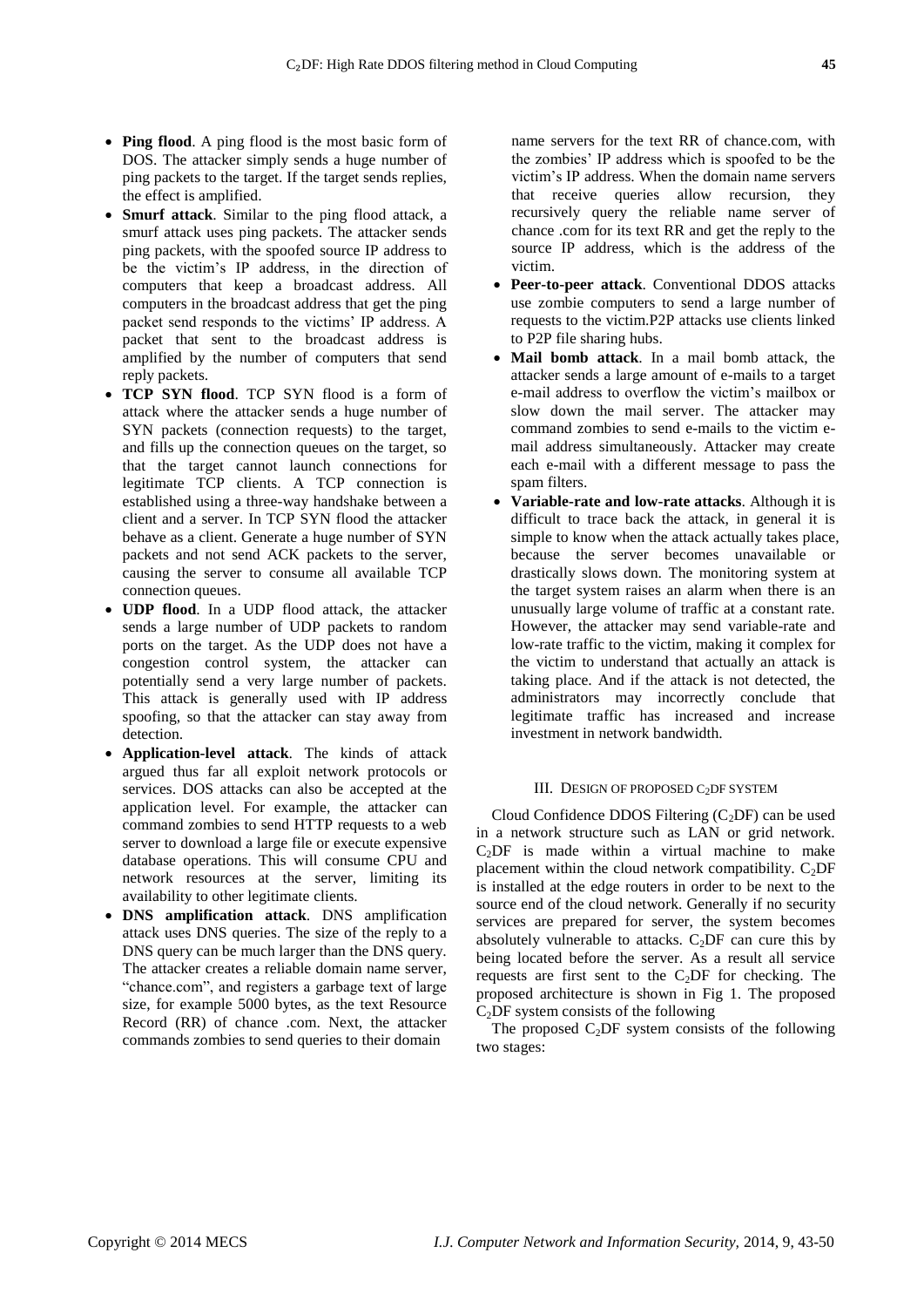

#### *A. Pre-processing*

The input to the pre-processing stage is the network traffic and the output of this stage is classified data. Preprocessing refers to the process of extracting information about packet and construction of new statistical features. The pre-processing steps are explained as follows:

In first step the system extract the seven header fields of the packet. In first step the system extract the seven header fields of the packet. These fields are Packet Length, Protocol Type, Time to Live (TTL), Source Port, Destination Port, Window size and Flag. We used these Destination Port, Window size and Flag. We used these features to find the statistical properties such as variance and standard deviation. These features quantify the behavioural characteristics of a connection in terms of number, types of various data and time.

## *B. Detection*

The proposed DDOS detection system highly reduces the false positive and false negative rates since we analyze the entire packets. For each incoming packet during the profiling time, the system extracts the Time to Live (TTL in short) value and computes the number of hops the packet has travelled. Attacker can spoof the packet header, but not able to manipulate the Hop count value. By comparing TTL's value with IP to hop count (IP2HC in short). If no accurate matches are found, then the packet is spoofed and the system discards it directly.

The rest of the packets are forwarded to the next level of proposed DDOS detection system, known as deviation or anomaly detector. In this step the current header information compare with the profile information that is already trained in the database, to determine the information divergence between the two profiles. The packets are analyzed at this point for any anomaly in the Header of the packets. The extracted attributes and their probabilities for each field are obtained for a certain time span. This probability allocation is learned for a given period of time. This learned profile for each attribute is refreshed regularly which ensures minor changes in behaviour of genuine users. In this scenario we are using the concept of Jensen-Shannon Divergence. We are using the following Equations to compute Information Divergence (D) in header for each IP.

$$
Di(P \parallel Q) = \sum P(i) \times \log \frac{P(i)}{Q(i)} \tag{1}
$$

$$
Di = \frac{1}{2} D(Pi \parallel Mi) + \frac{1}{2} D(Qi \parallel Mi)
$$
 (2)

Where 
$$
M = \frac{1}{2}(P+Q)
$$
 (3)

By comparing the profile of already learned traffic and the incoming traffic for the period of observation, it gives the opportunity to distinguish the legal traffic from the attack traffic.

Information divergence is a non-commutative measure of the difference between two probability distributions P and Q. P typically represents the "True" distribution of data, or a precise calculation theoretical distribution. The measure Q usually represents a theory, model, or approximation of P. By referring to (1) this system firstly compute divergence for  $(P \| M)$  and  $(Q \| M)$  then by using (2) we can get the total divergence for the (ith) IP. If for the (ith) IP Information Divergence is more than learned profile ( $Di > \gamma$ ) so the two probabilities have divergence. Therefore, P and Q denote the behaviour of different entities. But if  $D_i$  is equal to 0.0 then it indicates that there is a possibility of flooding attack. We analyze the packets which are stored in an intermediate buffer for flooding attack using the frequency counter. Each incoming packet is compared with the identity of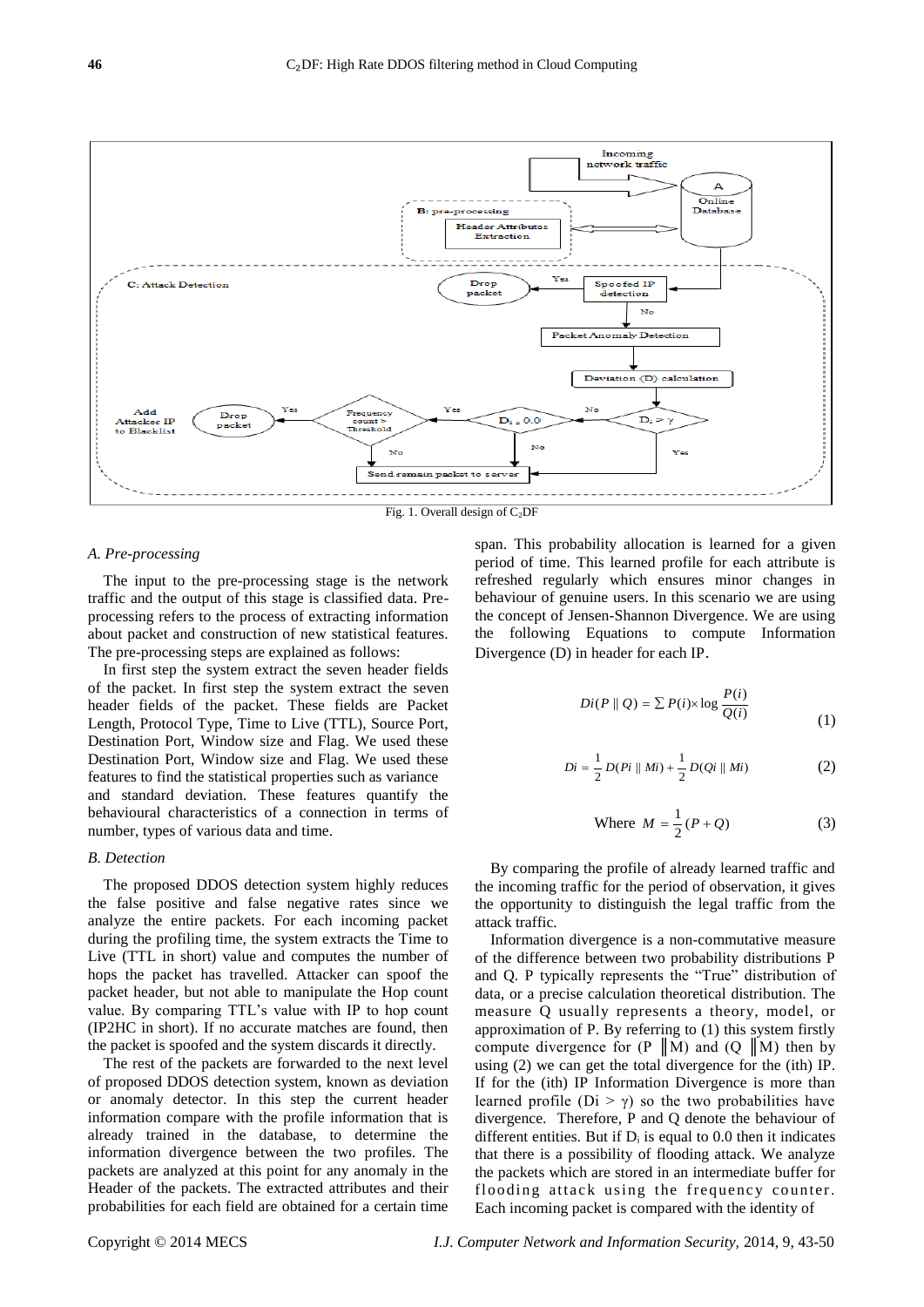blacklisted IP for the exact similarity. If an exact match is identified the frequency count of packet is incremented by 1. Since in a DDOS attack, a large number of packets surround the victim in a short period of time. There is a very high possibility that the attacker sends similar packet many times which almost happens in a flooding attack. The frequency count of each packet is checked. If it exceeds the threshold value for a particular IP, the system indicates an attack and that IP is identified as the attacker. Then the system discards the packet and adds the attacker IP to the blacklist. In our proposed system we used the following two algorithms for detection and discarding of

| Algorithm.1. Hope-count Algorithm                                     |
|-----------------------------------------------------------------------|
| <b>Input: Packet Header Attributes</b>                                |
| <b>Output:</b> drop spoofed packets                                   |
| <b>Begin</b>                                                          |
| <b>For</b> each packet:                                               |
| Extract the final TTL $(T_{\xi_i})$ and the source IP address $S_i$ ; |
| Retrieve the initial $TTL(Tij)$ ;                                     |
| Compute the hope-count $Hc_i = Tij - Tg_i$ ;                          |
| Get the stored hope-count (His) for the indexed $S_i$ ;               |
| If $(Hc_i \neq Hs_i)$                                                 |
| The packet is spoofed so drop it;                                     |
| Else                                                                  |
| The packet is legal so Forward it;                                    |
| End If                                                                |
| <b>End For</b>                                                        |
| End                                                                   |
|                                                                       |
| Algorithm.2. Packet Anomaly Detection Algorithm                       |

attacks, Algorithms.1, 2.

**Input:** packet Header Attributes **Output**: drop illegitimate packet and Identify Attacker IP **Begin For** each sample *(t)*  **If** learning period Define probabilities of each value for header Attributes for every *IP* and store them; **Else** Define probabilities of each value for the header Attributes for every IP; Define the *D<sub>i</sub>* for *IP<sub>i</sub>*; **If** *Di ≈0.0* Possible for flooding attack Check for flooding using frequency counter; **If** flooding attack (*frequency counter > threshold*) DDOS attack detected Drop matching packets;  **Else** Forward to destination;  **End If Else** Add the Attacker *IP* to Blacklist; **End If End If End For End**

## IV. PERFORMANCE EVALUATION

The proposed model is evaluated with respect to implementation. For generating network traffic and DOS attack we created a cloud Lab. We have chosen a HP proliant ML 330 G6 server with following features: Intel Xeon E5606, 6 GB RAM, 2×300 GB SCSI Hard Drives, we also selected VMware ESXI 5.0.0 Hypervisor as virtual machine manager (VMM) and windows 7 as guest operating system. We also have 4 clients with following features: Intel core 2 duo (2.26 GHZ), 2GB RAM.

On each client machine we installed virtual machines with the random IP addresses for generating traffic. One of these client is generating Normal traffic consist of FTP access, Web page access, e-mail access and UDP traffic. The performance of server at the time of normal traffic is shown in Fig 2.



Fig. 2. server performance in normal traffic



Fig. 3.CPU performance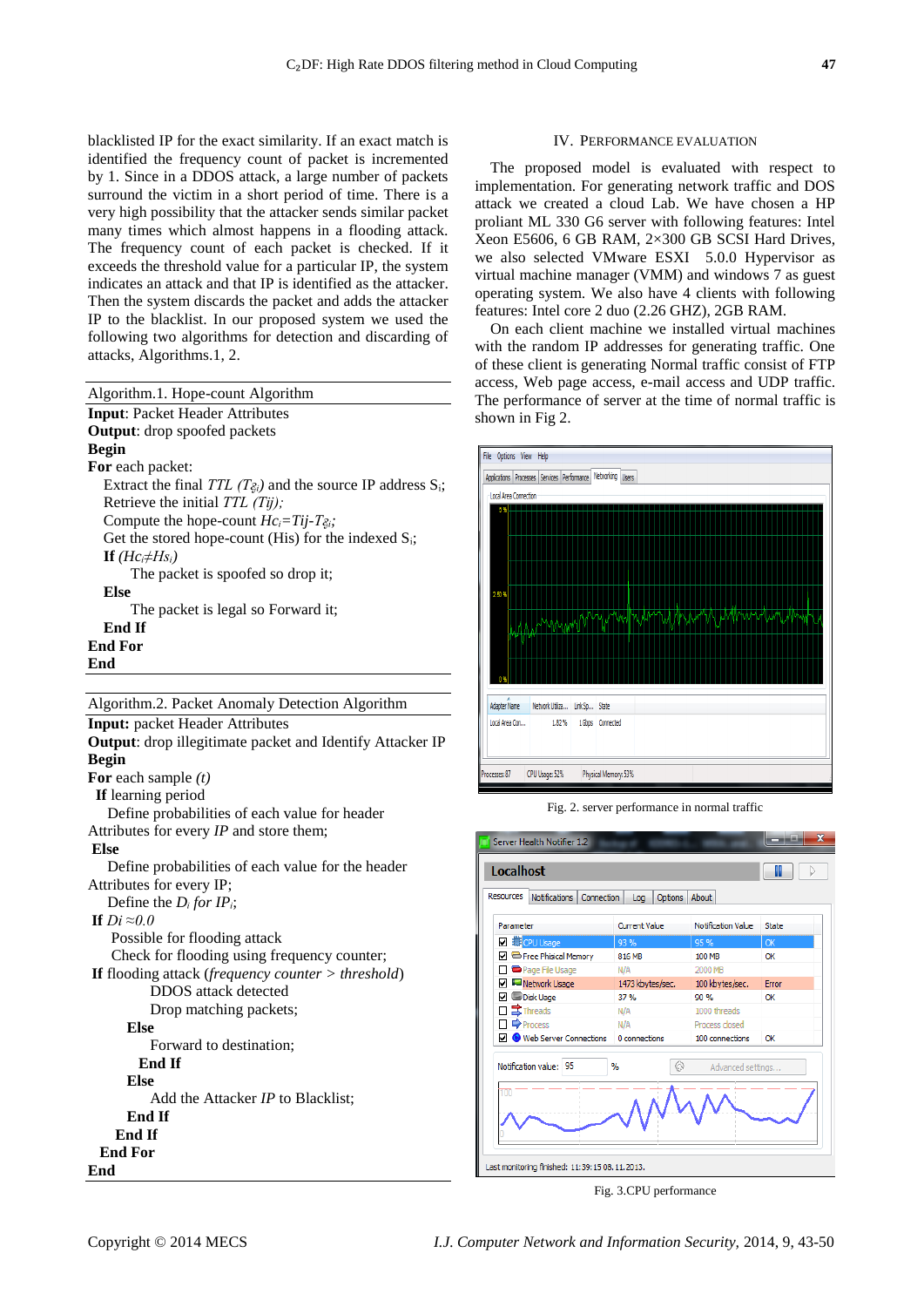The rest of clients generate attacks traffic. In each client machine, 6 virtual machines were created with spoofed IP addresses. We used Netwag tool [24] to generate well known DDOS attacks such as a Smurf attack, TCP SYN attack and etc. we have also tried using hping, packet crafting tool. In our proposed model, only the TTL, Total length, Source port, Destination port, Protocol type, Window size and Flag of packet are extracted. To capture the packets and access all its header information, a packet capturing tool JPCap is used. JPCap is an open source java Library for transferring and capturing network packets. By using JPCap, we can establish applications to capture packets from a network interface and explore them in java. Fig 3 shows CPU performance plots of the hypervisor during Smurf attacks and TCP SYN flood attacks. For simulation, different machines were used to send non-stop requests to create DDOS attack. In beginning all non spoofed packets are allowed in the learning period and once profiled are learned, deviations are recognized which result in rules being framed and therefore afterward DDOS attack packets which matches the rules are discarded. Once an attack is detected, rules are framed in order to stop similar packets from infiltrate the system. This might decrease the amount of false positive to small extent.

In our first experiment, we used 1000 data points randomly from our own lab dataset to test the detection percentage and the False alarm rate of proposed model.

The detection rate is the ability of the system to detect attacks over the total amount of attacks. The false alarm is the number of data incorrectly predicted as attack traffic. The equation for detection percentage (DP) and false alarm rate (FAR) is as follows:

$$
DP = \frac{TP}{TP + FN} \tag{4}
$$

$$
FAR = \frac{FP}{FP + TN} \tag{5}
$$

False positive and detection rate of traffic that is Trained and tested by our proposed system is showed in Fig. 4. The result shows that the  $C_2DF$  was able to detect over 95% of attack traffic with a 4.5% of false positive rate.



Fig. 4. Detection Accuracy and False positive Rate

As it is not possible to get 100% of detection rate without getting a false positive alarm, we can achieve the maximum possible detection rate by changing the threshold to the maximum value. By increasing the threshold value we improve detection accuracy but thereby increasing the false positive rate leading to the system inefficiency. Classification of any attack based on predefined classes of attacks can be answered successfully through using machine learning techniques [25]. All these techniques are accessible in the data mining community. From the presented list we have selected PART [26], Support Vector Machine [27], Decision Tree [28], Multilayer Perceptron [29] and Bagging [30] to classify into attack type. Support vector machine (SVM) and Multilayer Perceptron are function based techniques, PART and Decision Tree are rules based techniques and Bagging is basically Meta data mining techniques. We used an old dataset, KDD CUP (1999) to check the performance of our model against the existing ones. The details of performances are showed in table 1. The classification accuracy shows the amount of attacks which are classified correctly by the data mining techniques. The number of unclassified instances measures the technique's limitations, which means failures in classifying a number of attacks.

Table 1. Simulation results of different algorithms. For KDD CUP

| Classifiers              | Correctly Classified<br>Instances | <b>Incorrectly Classified</b><br><b>Instances</b> |
|--------------------------|-----------------------------------|---------------------------------------------------|
| Decision<br>Tree         | 92.2                              | 7.8                                               |
| Bagging                  | 94.5                              | 5.5                                               |
| Multilayer<br>perceptron | 95.3                              | 4.7                                               |
| <b>PART</b>              | 98.9                              | 1.1                                               |
| <b>SVM</b>               | 97.3                              | 2.7                                               |
| C <sub>2</sub> DF        | 97.2                              | 2.8                                               |

As mentioned in above table the detection accuracy in  $C<sub>2</sub>DF$  is above 97% but the false positive rate is above 2% .Decision Tree has 93% of detection rate with more than 8% of false positive. Bagging classification algorithm has more than 95% of detection but the false positive is above 6%. Multilayer perceptron has above 96% of detection and the false positive is more than 5%. PART detection rate is above 98% but the false positive rate is more than 1%. For SVM algorithm the detection rate is 98% and the false positive is above 2%. By this comparison we observe that PART and SVM algorithms in detection accuracy have better performance in comparison to our proposed model. But in false positive rate our proposed model has almost same performance in comparison to SVM algorithm. PART has better performance than our proposed model. The results show that our proposed model has problem in detection rate of attack traffic. This seems to indicate that the DDOS defence system setting needs to be re-adjusted to improve it efficiency.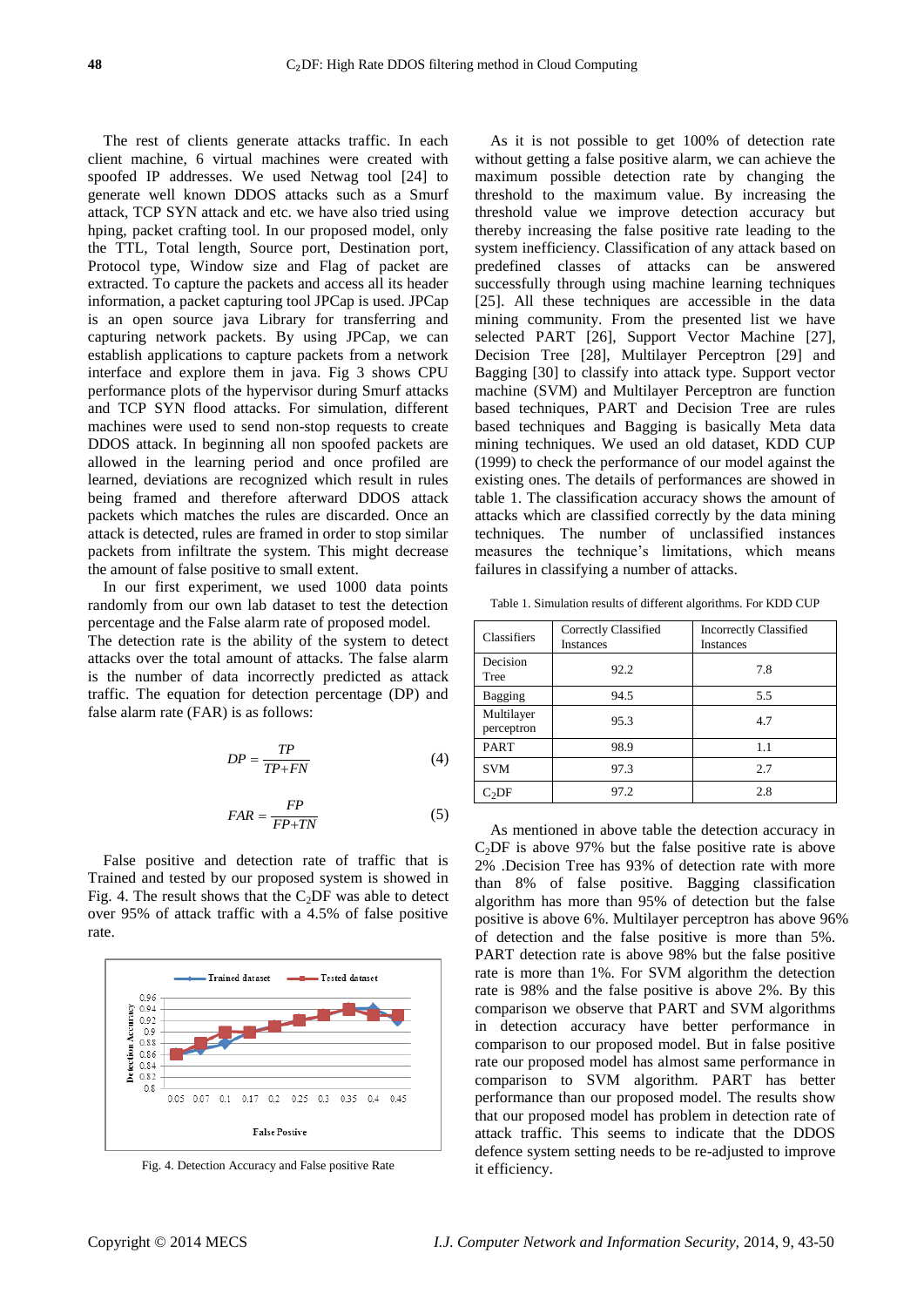## V. CONCLUSION

Serious services are frequently badly affected by DDOS attacks, in spite of the usual deployment of network attack prevention mechanisms such as Intrusion Detection systems and Firewall. Some intrusion detection systems could detect only attacks with recognized signatures. Predicting the upcoming attacks is impossible. Hence, we have proposed a comprehensive solution for DDOS attacks in reliable cloud computing. In this model we proposed two level of filtering for detecting the attackers. Firstly the system extracts the seven header fields of each packet entering the system. In next level the system compare the value TTL with the value stored in the table of IP to hop count (IP2HC). If the values do not match, the packet is spoofed and the system drops it. In final level we used the concept of Jensen-Shannon Divergence. The incoming packets header information compare with the profile information that already is stored in the database, to find out the information divergence between the profiles. The packets are comparing for any anomaly in the header of the packets. The core of our work is to present an efficient false positive reduction technique to reduce the false alarms. From the simulation experiments, it is evident that the  $C<sub>2</sub>DF$  results in high detection rate of 97%. Further, it has been observed from the end results that  $C_2DF$  has better performance than Decision Tree, Bagging and Multilayer Perceptron Algorithm. But in comparison to SVM and PART it has almost the same performance. In future work we have plan to re-adjust the setting of  $C_2DF$  to improve it detection accuracy.

#### ACKNOWLEDGMENT

We would like to thank Dr. Ashley Chonka and Research consul of Iran embassy in New Delhi for his helpful comments that helped to improve the quality of this work.

#### **REFERENCES**

- [1] M. Armbrust, Michael Armbrust, Armando Fox, Rean Griffith, Anthony D. Joseph, Randy Katz, Andy Konwinski, Gunho Lee, David Patterson, Ariel Rabkin, Ion Stoica, Matei Zaharia. A view of cloud computing. Communication of ACM, *53(4), (2010), pages: 50–58*.
- [2] Doua, W., Chen, Q., Chen, J. A confidence-based filtering method for DDoS attack defence in cloud environment. Future Generation Computer Systems, 29(7), (2013), pages: 1838–1850.
- [3] Lo, Chi-Chun., Huang, Chun-Chieh., Ku, Joy. A Cooperative Intrusion Detection System Framework for Cloud Computing Networks. In proceeding of International Conference on Parallel Processing, (2010), pages: 280-284.
- [4] Du, P., Nakao, A. OverCourt: DDoS mitigation through credit-based traffic segregation and path migration. Computer Communications, 33(18), (2010). 2164–2175.
- [5] Raj Kumar, P. A., Selvakumar, S. M2KMIX: Identifying the Type of High Rate Flooding Attacks using a Mixture of Expert Systems. International journal of Computer

Network and Information Security, 4(1), (2012), pages: 1- 16.

- [6] Lent, R. Evaluating a migration-based response to DoS attacks in a system of distributed auctions. Computers & Security, 3(1), (2 0 1 2), pages: 327-343.
- [7] Chonka, A., Abawajy, J. Detecting and Mitigating HX-DoS attacks against Cloud Web Services. IEEE Conference on Network-Based Information Systems, (2012), pages: 429-434.
- [8] Chonka, A., Singh, J., Zhou, W. Chaos Theory Based Detection against Network Mimicking DDOS Attacks. IEEE Communications Letters, 13(9) (2009)pages: 717- 719.
- [9] Chonka, A. Xiang, Y. Zhou, W. Huang, X. Protecting Cloud Web Services from HX-DoS attacks using Decision Theory. IEEE conference on communications: advanced internet and cloud, (2012) pages 85-91.
- [10] Raj Kumar, P. A., Selvakumar, S. Distributed denial of service attack detection using an ensemble of neural classifier. Computer Communications, 34(11), (2011), pages: 1328–1341.
- [11] Varalakshmi, P., Thamarai Selvi, S. Thwarting DDoS attacks in grid using information divergence. Future Generation Computer Systems, 29(1), (2013), pages:429– 441.
- [12] Chonka, A., Xiang, Y., Zhou, W. Alessio Bonti. Cloud security defence to protect cloud computing against HTTP-DOS and XML-DOS attacks. Journal of Network and Computer Applications, 34(4), (2011), pages: 1097- 1107.
- [13] Walfish, M., Balakrishnan, H., Karger, D., Shenker, S. Dos: fighting fire with fire. ACM Workshop on Hot Topics in Networks (HotNets), (2005).
- [14] Specht, S. M., Lee, R. B. Distributed Denial of Service: Taxonomies of Attacks, Tools, and Countermeasures. IN Proceedings of the International Workshop on Security in Parallel and Distributed System, (2004), pages: 543–550.
- [15] Raj Kumar, P. A., Selvakumar, S. Detection of distributed denial of service attacks using an ensemble of adaptive and hybrid neuro-fuzzy systems, Computer Communications, 36(3), (2013), pages: 303–319.
- [16] Raj Kumar, P. A., Selvakumar, S. M2KMIX: Identifying the Type of High Rate Flooding Attacks using a Mixture of Expert Systems. International journal of Computer Network and Information Security, 4(1), (2012), pages: 1- 16.
- [17] Mirkovic, J., Reiher, P. Taxonomy of DDoS attack and DDoS Defence Mechanisms, ACM SIGCOMM Computer Communication Review, 34(2), (2004), pages: 39–53.
- [18] Varalakshmi, P., Thamarai Selvi, S., Javed Ashraf, A., Karthick, K. B-tree based trust model for resource selection in grid. In proceeding of Signal Processing Communications and Networking, (2007), Pages: 222– 227.
- [19] Kim, S., Narasimha Reddy, A.L. Statistical techniques for detecting traffic anomalies through packet header data, IEEE/ACM Transactions on Networking, 16(3), (2008), pages: 562–575.
- [20] Modi, C., Patel, D., Borisaniya, B., Patel H., Patel, A., Rajarajan, M. A survey of intrusion detection techniques in Cloud. Journal of Network and Computer Applications, *6(1), (2013), pages: 42–57.*
- [21] Li, M., Li, M. An Adaptive Approach for Defending against DDoS Attacks. Mathematical Problems in Engineering, *(2010)*.
- [22] Lu, K., Wu, D., Fan, J., Todorovic, S., Antonio Nucci. Robust and efficient detection of DDoS attacks for large-